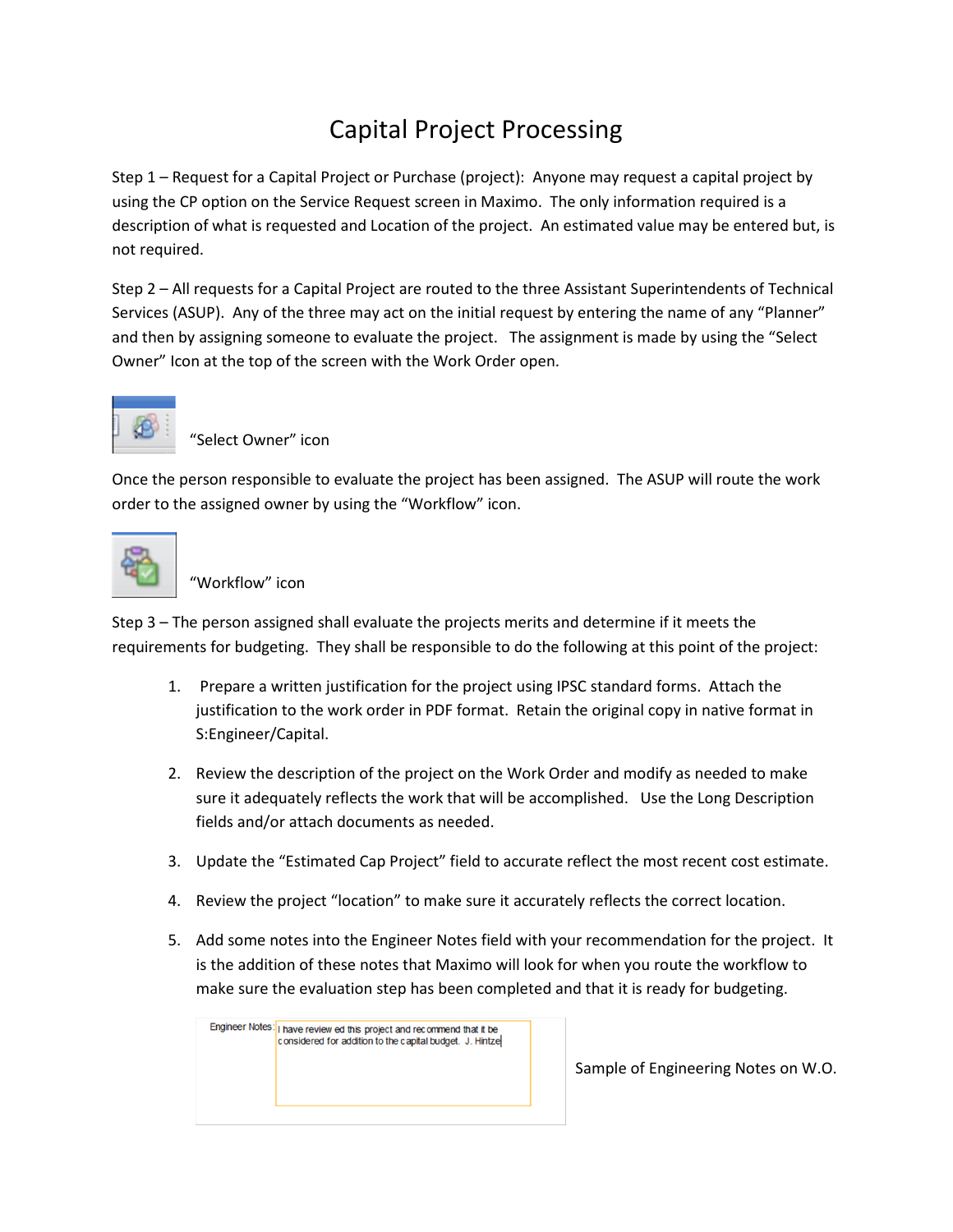6. Route the WO back to the ASUP for budgeting using the "Workflow" icon. The following dialog box will appear:

|                                                                                                          | <b>Complete Workflow Assignment</b>               |                                                        |  |
|----------------------------------------------------------------------------------------------------------|---------------------------------------------------|--------------------------------------------------------|--|
|                                                                                                          | Task: CAP Project Work order ready for Evaluation |                                                        |  |
| Action:<br>Evalution Completed, Send For Budgeting<br>Evaluation Completed, Capital Project Not Required |                                                   |                                                        |  |
|                                                                                                          | Memo: Evaluation done by JKH                      | ×                                                      |  |
|                                                                                                          |                                                   | Earlier Memos Filter > in the state of the Download in |  |
| Memo                                                                                                     | Person                                            | <b>Transaction Date :</b>                              |  |
|                                                                                                          |                                                   | No row s to display                                    |  |
|                                                                                                          |                                                   | Reassign<br>OK<br>Cancel                               |  |

Select the "Evaluation Completed, Capital Project Not Required" if the project is not justified and should be cancelled. An email will go the originator notifying them that the W.O. has been cancelled.

Step 4 – During this step the ASUP will determine the budgeting source for the project. If the project is to be completed in the current budget year, the ASUP shall complete the following:

1. The ASUP shall determine the correct budget location from which the project will be funded. If no budget location exists for the project, a new location must be added in "Cost Management". Enter the number into the "Project" field on the W.O.

|                         | Asset 9PCU--0 |   |                                                                    | ≫ | <b>COMP SYS, ENG</b> |
|-------------------------|---------------|---|--------------------------------------------------------------------|---|----------------------|
| Cap Project Value:      | 540,000.00    |   |                                                                    |   |                      |
|                         |               |   | Project 15-IGS15-3 X Cap Project - Max imo Implementation Phase II |   | 齞                    |
| Configuration Item:     |               | ≫ |                                                                    |   | 齞                    |
| <b>Equipment Group:</b> |               | ≫ |                                                                    |   | 齞                    |
| <b>Condition Tag:</b>   |               |   |                                                                    | 御 |                      |
| Parent WO:              |               | ≫ |                                                                    |   |                      |

2. Change the "Work Type" to "Cap" and change the GL Accounts to 402 and 102.

|                         | <b>Class: WORKORDER</b> |                 |
|-------------------------|-------------------------|-----------------|
| * Work Type: CAP        |                         | Capital Project |
| Work Category:          | Q                       |                 |
| GL Account: 9PCU-402    | Q                       |                 |
| Labor Account: 9PCU-102 | $\circ$                 |                 |